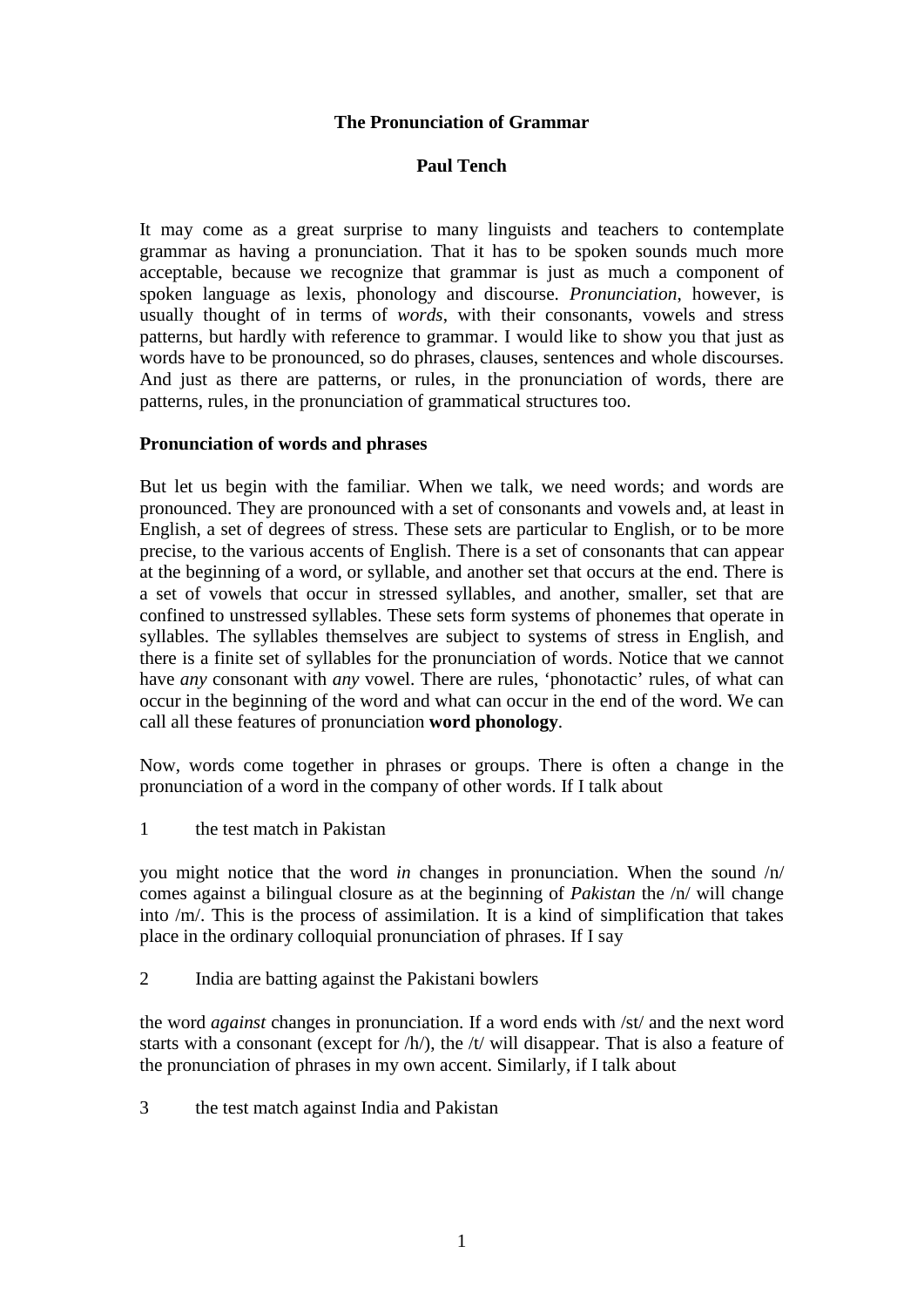the final /t/ of *test* will go. This disappearance, or omission, of a phoneme, is known as elision. If I answer the question "Which two teams are playing in Faisalabad?" by saying

### 4 well India and Pakistan

in my own accent I have one pronunciation of *India* when it stands by itself but when I say *India and Pakistan* in my British accent, the pronunciation of the word adds /r/ at the end because the next word begins with a vowel. In other words, *India* in this phrase has a different pronunciation. This addition of the /r/ is often referred to as liaison; it is a feature of the pronunciation of phrases in British English. Here is a similar case: if you take a word like *warm* by itself, it has one form of pronunciation, but if I talk about

5 the warmth of the welcome I received

you might notice that  $/p$  has been inserted after the  $/m/$  and before the  $\lt$ th $>$ . This kind of addition, or transition between two consonants, is known as epenthesis. These processes of assimilation, elision, liaison and epenthesis are features of the ordinary colloquial pronunciation of phrases. Thus we can also talk about **phrase phonology**, as well as word phonology.

Another aspect of phrase phonology that is familiar to linguists and teachers is the phenomenon of weak forms of grammatical items in colloquial speech. You well know how structural items like determiners, prepositions, conjunctions, pronouns, operators in the verb group, and a few other items like *not, so, just* etc have special weak forms when they are unstressed in phrases. This aspect of phrase phonology is the consequence, in native speaker English, of the kind of rhythm that is based on stress timing. Units of rhythm bind the words of phrases together.

# **Halliday on intonation and grammar**

In the same way that we can talk about the pronunciation of words and phrases with their systems and features, their rules and structures, we can also talk of systems and features, rules and structures, at the level of clauses. My aim is to give you an idea of how clauses are pronounced. I am not going to be advocating necessarily a British way of doing it or an Australian or American way. I want you to know how clauses possess pronunciation features as words and phrases do.

To talk about the structure of the clauses there are a couple of things to bear in mind. One is the function of clauses; here I feel greatly intended to Halliday. When we think of clauses, we think of processes, and people who participate in the processes, and the circumstances in which the process takes place. For instance, we can talk about *India batting against the Pakistani bowlers*: what is the process? The process is 'batting'; the participant is 'India'. What are the circumstances of India batting? 'Against the Pakistani bowlers'. The process, participants and circumstances indicate a happening, an event, or possibly a situation or state of things. The design of the clause is to represent our perception of the things that happen in life; this design is known as the experiential function of the clause. Each clause represents the way in which we perceive the things that happen in life, and different kinds of clause structure represent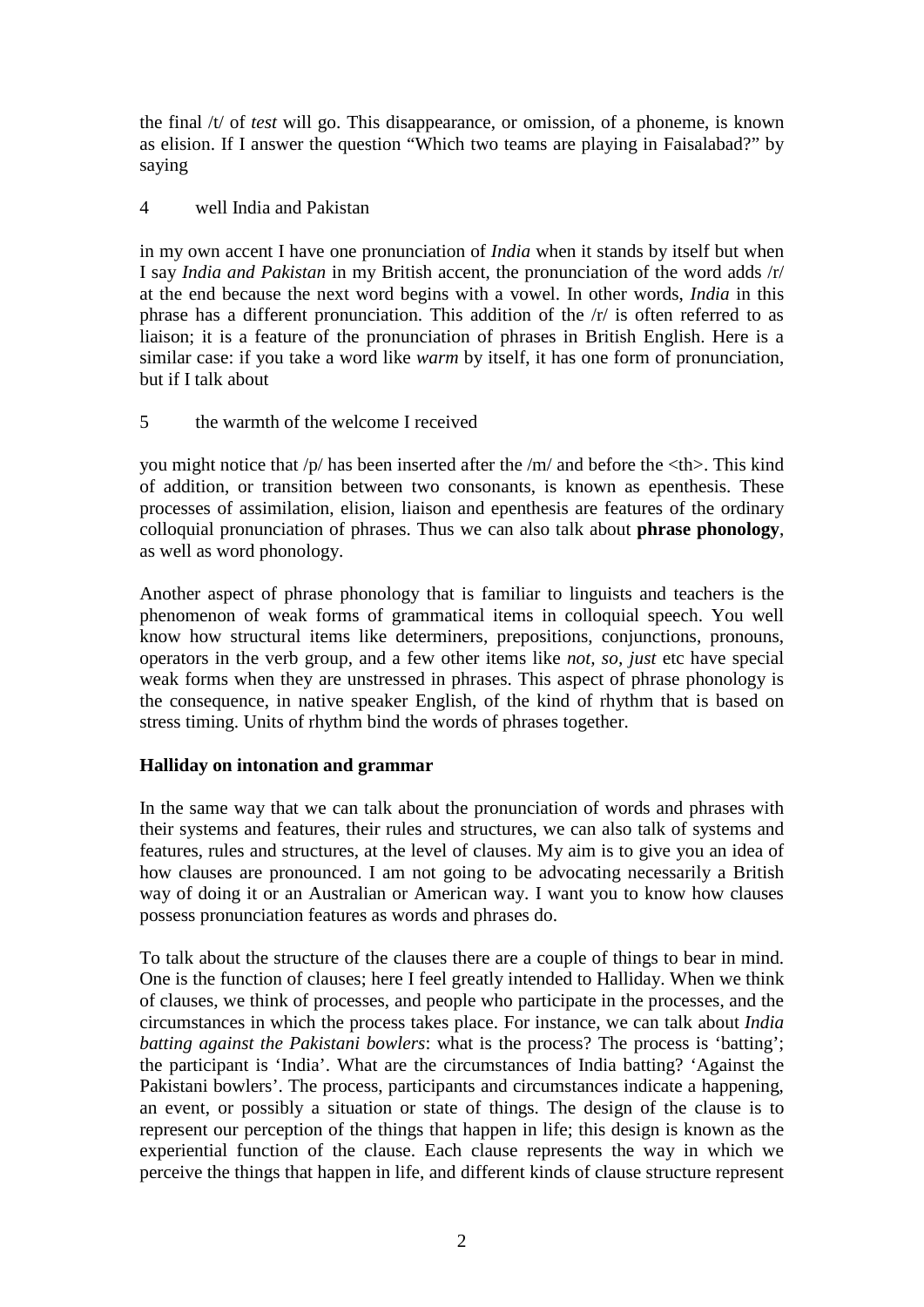different kinds of happenings and situations that are part of our experience. The design of the clause complies with its function. Just as words have a function, ie to represent things, or entities, and phrases have a function, ie to provide more specific reference, so clauses have a function. And just as words have their phonology, and phrases theirs, so also do clauses.

I must be careful here not to deviate too far, for I am talking about pronunciation. But I need to say a little bit more about the kinds of clauses that exist, at least in English. There are intransitive clauses. Why do we have intransitive clauses? Because we know that certain kinds of processes that have only one participant. So if, for example, I talk about *laughing*, I need only refer to one participant. 'Laughing' only involves one participant. If we have another kind of process in mind which requires two participants, then we will be dealing with transitive clauses. So when we say *the batsman hit the ball*, then we are talking about the process of 'hitting' and somebody who did the hitting and something that was hit – a process with two participants. The process of giving requires three participants: someone does the giving, something is given and someone takes the gift; we cannot conceive of the process of 'giving' without these three participants, and so there is a need of clauses with indirect objects as well as direct objects. The design of the clause is to represent our perception of the way in which we understand all the things that happen in life.

Another factor to bear in mind is Halliday's presentation of intonation as an integral part of the total phonological hierarchy. Phonemes have certain functions within syllables, and syllables have a structure composed of phonemes. Syllables function within feet, and feet have a structure of syllables. Feet, likewise, function within intonation units, or 'tone groups' as he called them, and intonation units have a structure of feet.

In 1967, when Halliday's first major book on intonation was published, there were indeed books about intonation, but the way in which intonation was presented was totally divorced from the rest of phonology. Pike too in US recognized that intonation belonged to phonology as a whole, but the older tradition in UK and US and the more recent transformational grammar failed to make the connection. Intonation is 'sound', pronunciation, but at a level higher than words and phrases, and is an integral component of the total phonology of a language.

The third thing that I am indebted to Halliday for is an understanding of the relationship between intonation and semantics, 'meaning'. The point about an intonation unit is not only that it typically coincides with clauses, it also represents a speaker's management of information.

I have a message. In order to convey my message I have to break it into small pieces, for if I did not, you would lose any kind of comprehension. What happens in our talk is that we have got pieces of information to give, and we do that by presenting those pieces of information in clauses. Clauses are designed to represent pieces of information, the kind of situation which involves some kind of process and their participants, some kind of circumstance, and so on. In my mind it is not surprising that the primary function of intonation is to represent the speaker's management of information, and so we talk about a unit of intonation representing a unit of information. This is what you do in any language; this is the design of intonation.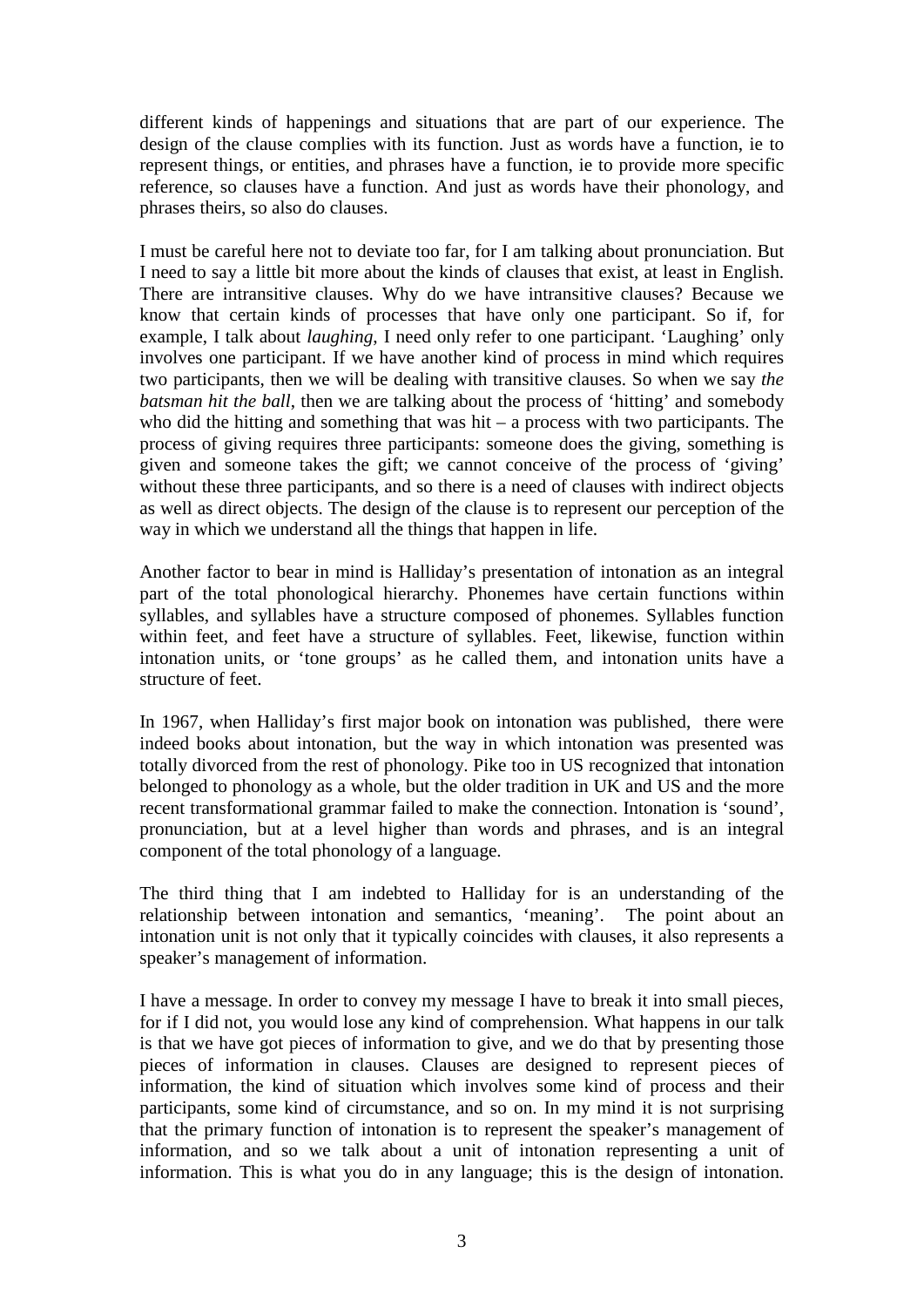Very typically the intonation unit coincides with the clause. There is a very real reason why intonation units coincide with clauses. When you and I are engaged in talk, we have to break messages into small pieces of information. We do that in grammar by clauses and in phonology by intonation units. It is, therefore, a very legitimate thing to talk about the pronunciation of grammar and syntax.

### **Units of intonation**

We talk about an intonation *unit*: it has a beginning and an end, and, therefore, a structure. The unit does not consist of random sounds and syllables. The structure has one word, or one syllable, with greater prominence than in the rest of a given intonation unit. For example

6 England beat Australia for the first time in seventeen years

There are stresses on *England, Australia, first, time, seventeen*, but the stress on *years*  is greater; it carries greater prominence. Here is another example:

- 7 The first test finished in draw
- 8 and now they are playing the second test

In the second piece of information I gave prominence to the word *second*. Usually the most prominent word comes at the end of the unit, but in the case of example 8, that is not true. The last lexical item is the word *test*, but I chose to highlight the word *second*. Now I have done that because some of the information in that unit has already been given. I talked about the India and Pakistan test match and now I am saying that they are playing the second test.

The first few words of example 8 represent the information that we have already talked about, information that is 'given'. The word at the end is *test*; we have also talked about that already - it is not new information either, but 'old'. So the only new piece of information in example 8 is *second*. The new piece of information is accompanied by the greatest stress, producing the greatest prominence. All the words and syllables that precede this prominence are known as the 'pretonic segment' of the intonation unit. The first stressed syllable is the head; the head leads up to the most prominent syllable, which is known as the 'tonic', which is itself followed, in this terminology, by the 'tail'. The tonic syllable and the tail are sometimes referred to as the 'tonic segment'. So you have an idea of the kind of structure of an intonation unit.

The importance of the *tonic* is that it tells you the focus of the information. At the same time it also indicates the place where some discernible change in the pitch of the voice takes place. When I say example 8, the pitch of my voice on the word *second* starts high and then it falls to low, a falling intonation. The tonic is there as the most prominent syllable, which indicates the new piece of information and provides the location of the beginning of a pitch movement which is going to indicate another feature of the message.

I am talking about the pronunciation of clauses and talking in terms of intonation units which typically coincide with clauses. The intonation unit is the unit of information. (How many bits of information have I used so far? Hundreds. Hundreds of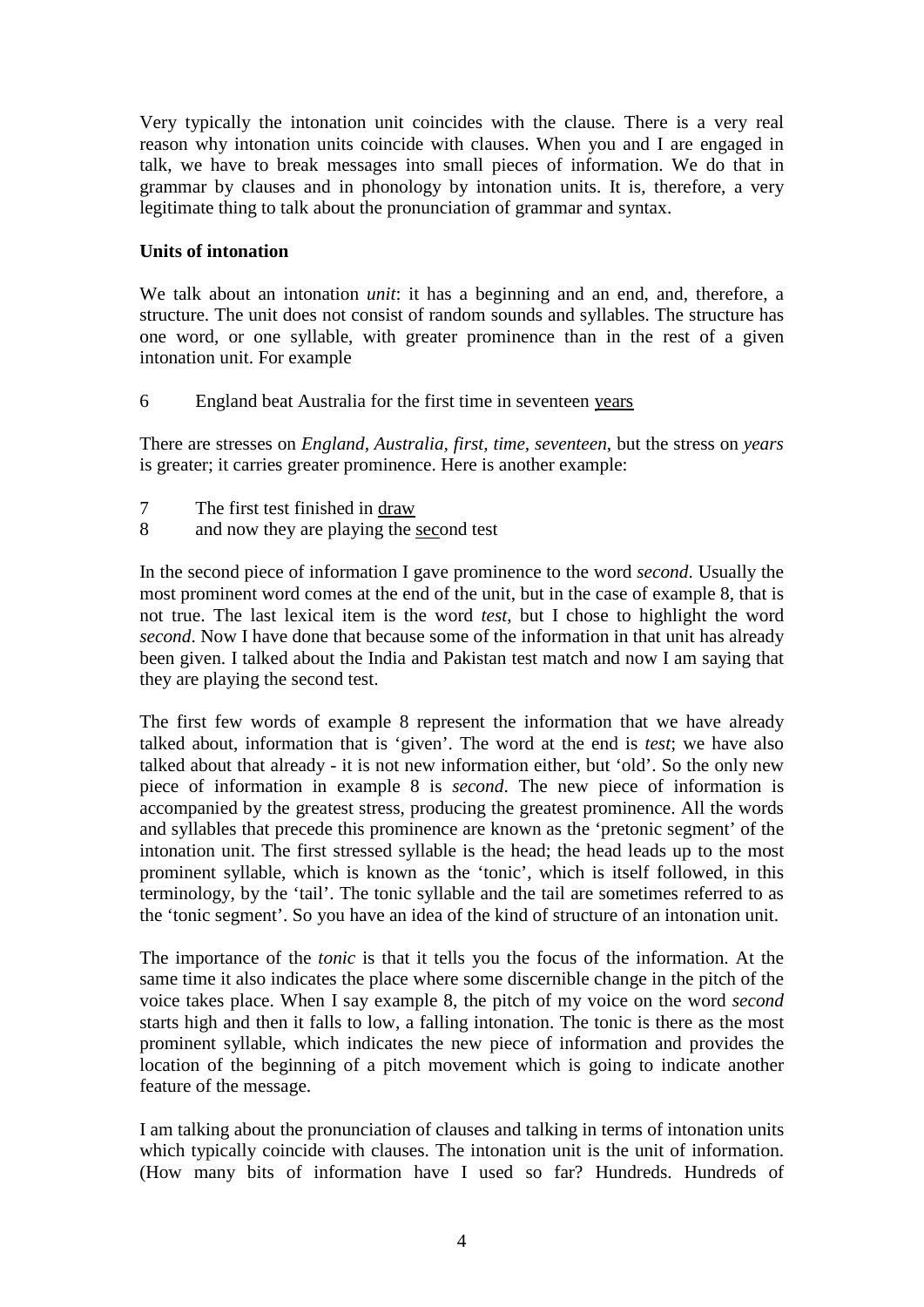information units in hundreds of intonation units.) This division of discourse into the individual intonation units is known as *tonality*. Tonality is the dividing, or the segmentation, of the whole discourse into the individual intonation units. *Tonicity* is the location of the prominent syllable within each individual intonation unit. The tonality tells you how many *pieces* of information; the tonicity tells you what the *focus* of information is. These are the things Halliday explained in 1967.

Now a third factor:

9 the second test is taking place in /Faisalabad

Do you get the impression that I shall be going on to say some thing else? The rise at the end of the intonation unit indicated incomplete information. The pronunciation of clauses is beginning to get a kind of shape; there are patterns here. If I want to simply tell you in one piece of information that *the second test is taking place in Faisalabad*, the pitch of my voice would fall at the end of the intonation unit. But I can present the very same piece of information with a rise, and thus say something else. So there is a difference between the fall and the rise: the fall tells you that the information that I am giving you is complete in itself, and I am treating it as a major piece of information; the rise that the information by itself is not complete, but has to be understood in terms of another piece of information yet to be given. The fall or rise in the pitch of my voice has meaning; this pitch movement is known as *tone*.

Just as tonality tells you about the number of pieces of information, and tonicity tells you about the focus of information, tone tells you about the *status* of the information. The status of information can either be a major piece of information if indicated by a fall, or incomplete information if indicated by a rise; or it can be a minor piece of information if it is indicated by a rise after a fall.

In my English we have another possibility where we can have a fall and a rise at the same time. When I teach this to my students who are aged between 18 and 20, young men and women who are vulnerable to romance, I can use a very relevant example. Imagine a young man asking a girl to go out with him; and then his friends ask him what she is like. If the answer is positive, he might say

10 she is very \nice

but if he uses a different tone, this fall-rise tone:

11 she is very  $\forall$ nice

that means that in addition to the 'overt' message, there is something else which he wants to indicate. The tone goes down and then it comes back up again; although she is very nice the response is not so positive. This fall-rise indicates that besides the one message, there is another unspoken message and very often there is some kind of negative thing intended - for example although she is very nice he does not want to go out with her again. The design of the fall-rise is that the fall element says that there is a major piece of information, but the rise element means that that information is incomplete in itself: there is some thing else that is meant. In our culture you can say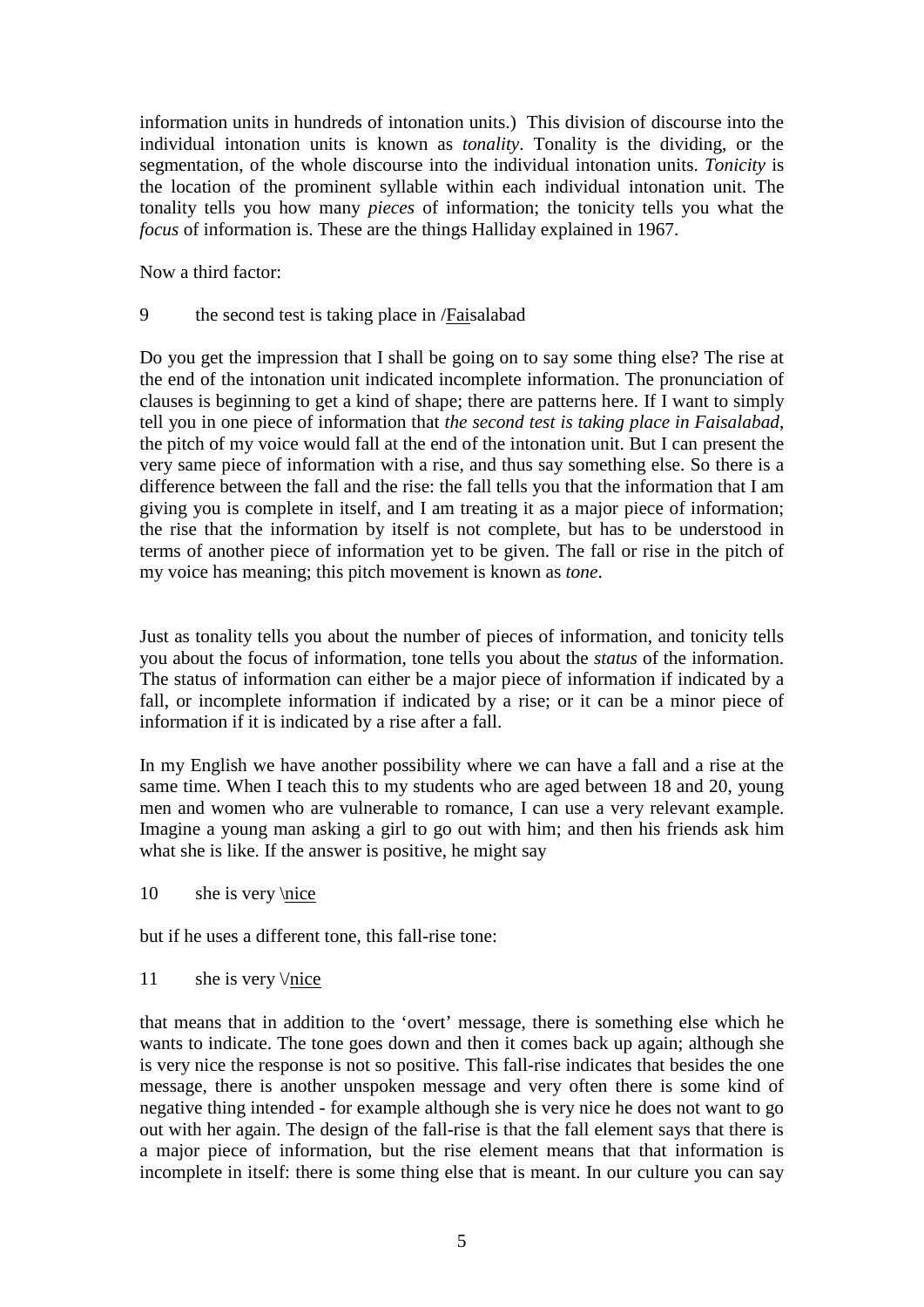one thing and hint at a second unspoken piece of information, but you have to be sure then that the other person will be able to interpret what the unspoken message is.

The fall-rise can also indicate a contrast; if I give a message like this:

12 if England can beat Au\/stralia and Pakistan can beat \/England and if India could beat \/Pakistan which team is \best or which team is \worst

The fall-rise indicates that I wish to draw attention to the contrast between these three countries.

There is a structure, there are rules. So intonation is not random. Just as consonants and vowels operate at the level of words, and processes like assimilation and elision operate at the level of phrases, you will find that intonation, with its three major systems of tonality, tonicity and tone, operates at the level of syntax.

### **Communicative function**

Intonation has other functions as well. Intonation also is the way in which we communicate a piece of information, i.e. whether I am making a statement or asking a question, and if it is a question, whether it is one kind of question or another kind. So, intonation has rules for expressing our communicative intent as well. Generally speaking, if one asks a question that requires the answer *yes* or *no*

13 do you think India can beat /Pakistan

there is a rising intonation. If you are very certain

14 oh \yes | India \is going to beat Pakistan

in that case the fall expresses a statement. You might have wondered how the rise can indicate incomplete information in one case and can indicate a question in the other. The answer is this: when a rise indicates incomplete information it is attached to another piece of information, usually accompanied by a fall; but when the rise indicates a question it is not attached, it is an independent unit of information.

We not only ask questions and supply answers; we are engaged in any number of speech acts. Sometimes I have to apologize, sometimes I am thanking, sometimes I am telling someone to do something if I am talking to my own children, sometimes I am asking you to do something. I have noticed that when the speaker has some degree of authority, then the discourse acts will usually have a fall. If, for example, you are in a position to command something, your command will be accomplished by a falling intonation; but if you are not in a position to command but you feel that you would like to make a request, then generally speaking, in our culture, the request will be accompanied by a rise. I think it is an indication that if you want to command somebody you have the authority and you decide what you want. If you have a request, you will have to leave the final decision to the other person. You will find that in questions you are assuming that the other person has superior knowledge than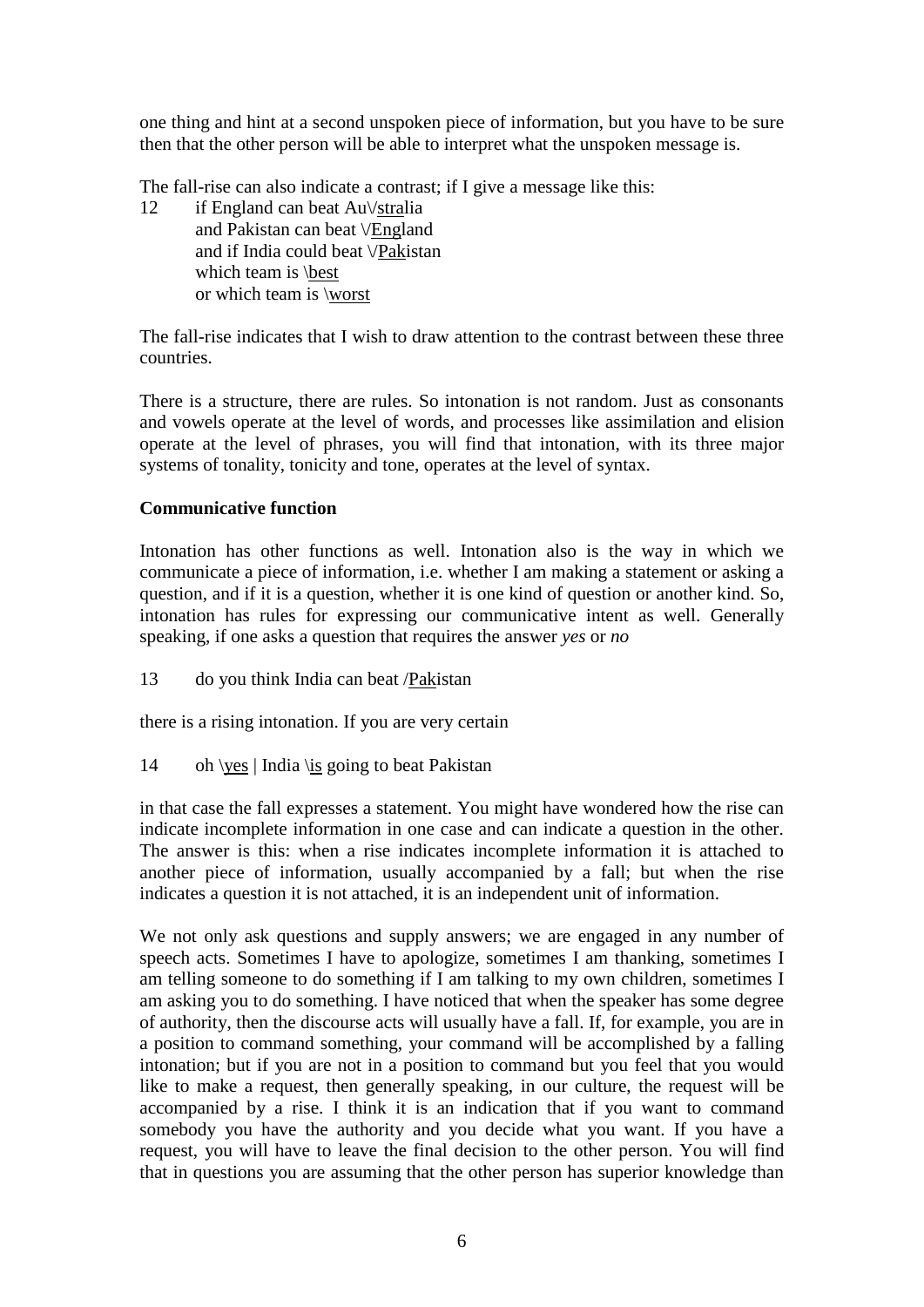your own - that is the purpose of the question. You are deferring to somebody else's superior knowledge; that's the whole point of the question. It is a similar thing with requests: you defer to the other person's right to make the final decision.

### **Attitudes, discourse structure and genres**

Intonation will also tell how you are feeling. It expresses the attitude or the emotion of a speaker. If I say *India could beat Pakistan*, somebody might say *yes*. However, somebody with much enthusiasm may say *yes* with a higher fall and somebody who is supremely confident that India will always win might say *oh yes* with a low fall. You notice that in each case you have a fall; whether it is a high fall or a low fall tells you something about the attitude of the speakers. Intonation in a clause not only relates to the management of information and the communicative intention of the speaker, it will always also relate to the feeling or the attitude of the speakers.

But there is something else intonation does. It has been about 40 minutes since I began speaking. You will notice that every now and again the pitch of my voice will go to a higher level and then it will descend. When I start something new, the pitch of my voice is high and intonation is the primary means by which we indicate the structure of a whole discourse. The easiest illustration is to listen to the news this will be true in Indian radio as it is in British radio too. A news item will begin on a fairly high pitch and the first intonation unit will maintain a fairly high pitch. The second intonation unit will get lower. The third one will be even lower and so on, until the news item comes to an end. Just as you have paragraphs in writing, you have phonological paragraphs in talking. As a speaker will know the end of one topic and the beginning of the next topic, they do not necessarily say *now I am moving to a new topic*, we indicate it with intonation, by raising the level of the voice. This constant changing of the general pitch of the voice is often referred to as *key*. Key thus plays a role in a kind of discourse structure function of intonation.

Finally, different kinds or genres of spoken discourse have a distinctive sound to them; that is they have distinctive kinds of *prosodic composition*. For example, if you switch on the radio you will immediately know that it is the news rather than any other language event; and even if the radio is switched on in an adjoining room and you can't hear the actual words but you can hear the intonation, again you will know whether the programme is the news. This is because the news sounds quite different from anything else, such as a football commentary.

Each kind of discourse has its own prosodic composition. There are particular characteristics of how to identify, for example, the sound of prayer like *Our Father* | *which art in heaven* …; there is a particular type of intonation, with typically mid level tones, which is part of the prosodic composition of prayer in my culture. In my culture if I want to tell a ghost story it will take a particular prosodic composition; you would not read the news like a ghost story! There is a different kind of intonation for different kinds of genres.

# **Innovations in intonation**

In thinking about pronunciation of grammar there is one other matter that I want to draw your attention to. Just as new words are coined which have to be pronounced,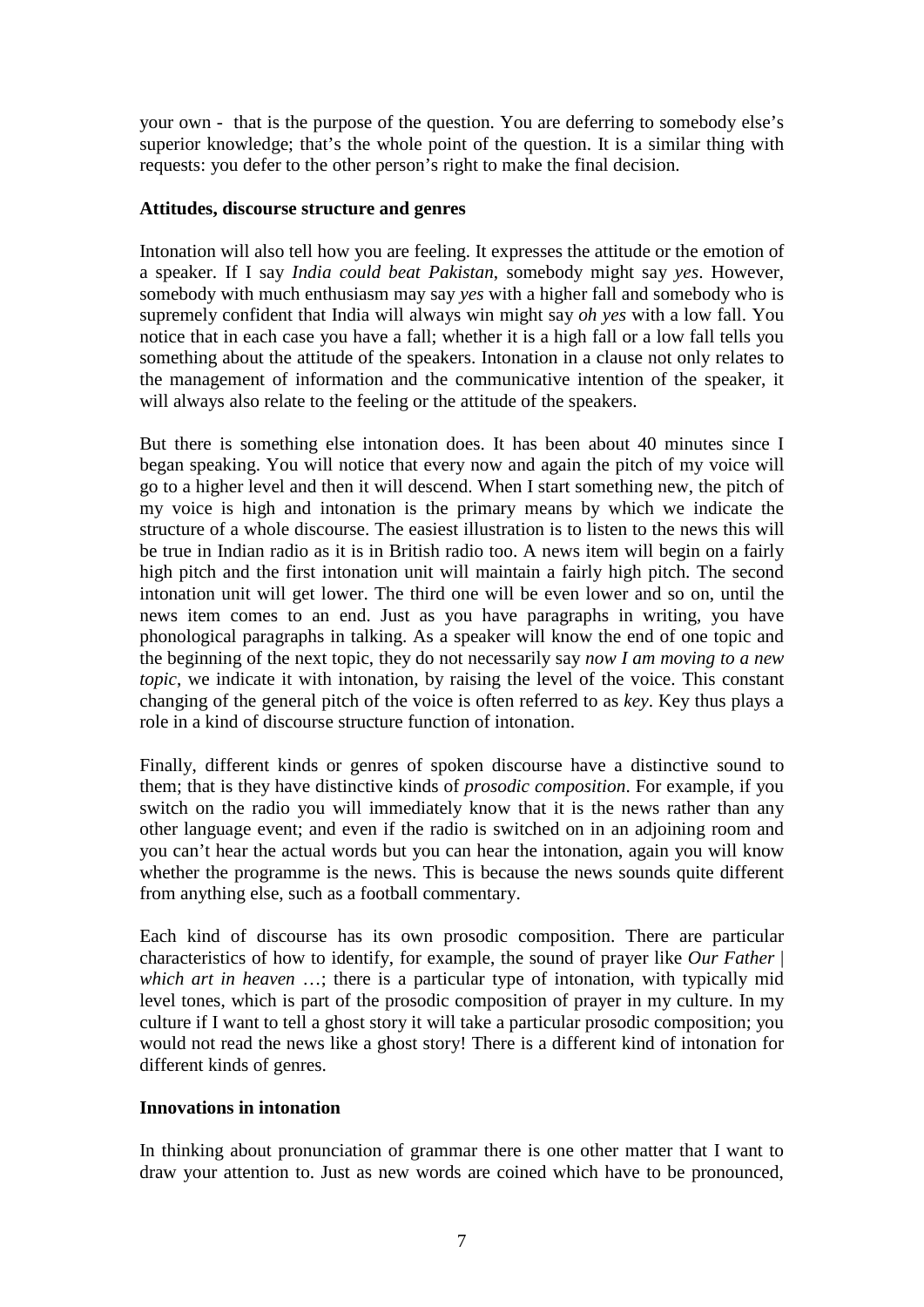there are also new intonations to be pronounced. Language changes; some items become obsolete, while other items are invented. Here are two examples in intonation.

We held an experiment in Cardiff in which we asked if somebody won a huge amount of money, what 5 things they would do with it. It was very interesting: the women showed wonderful imagination in what they would do with the money; but the men showed much less imagination and they would say things like

### 15  $\Box$  I would get a new -car  $\vert$   $\Box$  a nice  $\Box$   $\Box$  a good -holiday

There is an intonation pattern here that is relatively new. In this kind of routine list, we use a low pitch in the pretonic,  $/\sqrt{ }$ , as for given information and a rise to a mid level, /-/, for items in a list that is not complete, and then a level pitch to express an idea of routineness; the whole pattern expresses a sense of listing items that are considered typical or routine in their culture. This pattern is new. When you listen to older recordings, you do not find this pattern at all. Linguists did not describe any such pattern, presumably because it was not there to be described. What seems to have happened is that people have taken one element of intonation with its meaning (given information) plus another element of intonation with its meaning (incomplete information, such as an unfinished list) and a third (expressing routineness) and have re-assembled them and produced a new intonation pattern, to express a new kind of message – routine listing!

Finally, if you ask me where I come from, I could reply

#### /Wales

16 I come from \Cardiff | in

Now there is a raised rise tone (or, high rising terminal) on *Wales.* I think it is a very clever innovation. At the same time as giving some information – it is a declarative clause, you can ask the other person whether they have understood the information or appreciated the significance of it – the rise indicates a question; but the pitch of *Wales* has been raised as if for a new topic. In this case, three features have again been reassembled to create a new intonation pattern to express a new kind of meaning – providing new information and simultaneously checking on the hearer's appreciation of its significance. In this example, I am telling you that Cardiff is in Wales, but asking you at the same time whether you know about Wales (and its separate identity, say, from England).

# **Conclusion**

Intonation is the primary means for the pronunciation of grammar. Because syntax is an inevitable component in spoken discourse, it gets pronounced. Tonality, tonicity and tone are the main systems for the pronunciation of clauses, expressing choices in both the experiential and interpersonal functions of clauses. Intonation also contributes in other ways to the pronunciation of whole discourses, with dimensions in attitudinal expression, textual structure and the typology of genres.

I have only briefly touched on all these matters, but I hope that I have shown you that pronunciation relates to the transmission of the whole of language, including phrases